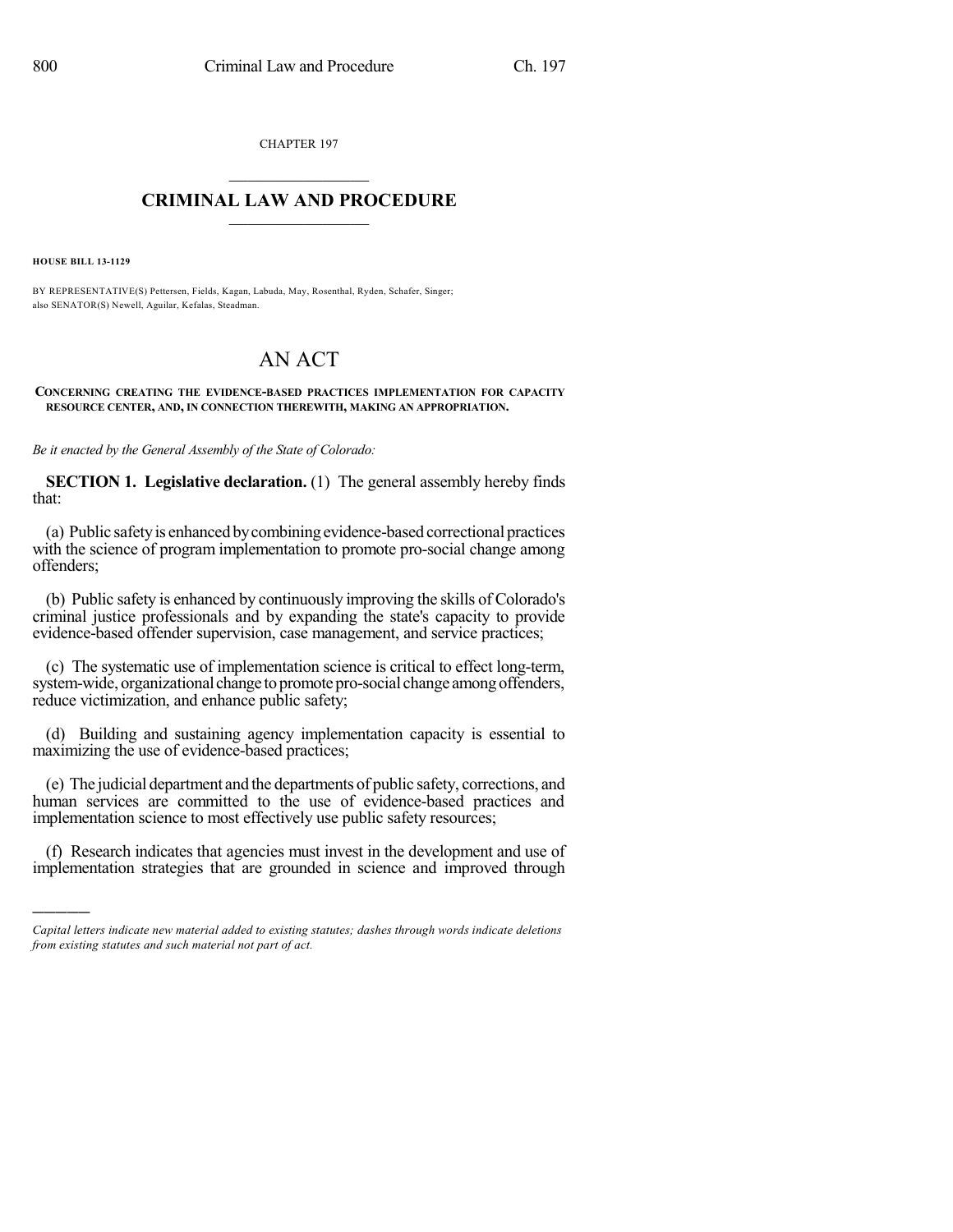accumulated professional experience;

(g) Research shows that client outcomes can be predicted by the quality of the relationship between the professional and the client;

(h) Organizational flexibility is required to use research to change strategies, services, and systems when new evidence about best practices emerges over time; and

(i) Outcomes are most likely to be improved when multiple agencies work together to enhance cooperation and collaboration and expand knowledge of the criminal justice system.

(2) Therefore, the general assembly determines that implementation of a centralized resource center to promote the use of evidence-based correctional practices and the use of implementation science helps build the long-term capacity of each department to develop strategies, services, and systems to benefit the state.

**SECTION 2.** In Colorado Revised Statutes, **add** 24-33.5-514 as follows:

**24-33.5-514. Evidence-basedpracticesimplementationfor capacityprogram - repeal.** (1) THERE IS HEREBY CREATED THE EVIDENCE-BASED PRACTICES IMPLEMENTATION FOR CAPACITY RESOURCE CENTER IN THE DIVISION, REFERRED TO IN THIS SECTION AS THE "CENTER". THE INTENT OF THE CENTER IS TO ASSIST AGENCIES SERVING JUVENILE AND ADULT POPULATIONS TO DEVELOP AND SUSTAIN EFFECTIVE IMPLEMENTATION FRAMEWORKS TO SUPPORT THE USE OF EVIDENCE-BASED PRACTICES.THE CENTER IS A COLLABORATIVE EFFORT AMONGTHE DEPARTMENT OF PUBLIC SAFETY, THE DEPARTMENT OF CORRECTIONS, THE DEPARTMENT OF HUMAN SERVICES, AND THE JUDICIAL DEPARTMENT TO INCREASE THE EFFICACY OF INDIVIDUALS WHO WORK WITH VARIOUS OFFENDER AND VICTIM POPULATIONS BY ESTABLISHING AN EDUCATIONAL, SKILL-BUILDING, AND CONSULTATION RESOURCE CENTER TO SUPPORT PRACTITIONERS IN THE IMPLEMENTATION OF EVIDENCE-BASED PRACTICES.

(2) (a) THERE IS HEREBY CREATED IN THE DIVISION THE EPIC ADVISORY BOARD, REFERRED TO IN THIS SECTION AS THE "BOARD".

(b) THE BOARD SHALL EXERCISE ITS POWERS AND PERFORM ITS DUTIES AND FUNCTIONS UNDER THE DEPARTMENT OF PUBLIC SAFETY.

(c) (I) THE BOARD SHALL CONSIST OF, AT A MINIMUM, THE FOLLOWING FIVE MEMBERS:

(A) THE EXECUTIVE DIRECTOR OF THE DEPARTMENT OF PUBLIC SAFETY OR HIS OR HER DESIGNEE;

(B) THE EXECUTIVE DIRECTOR OF THE DEPARTMENT OF CORRECTIONS OR HIS OR HER DESIGNEE;

(C) THE EXECUTIVE DIRECTOR OF THE DEPARTMENT OF HUMAN SERVICES OR HIS OR HER DESIGNEE;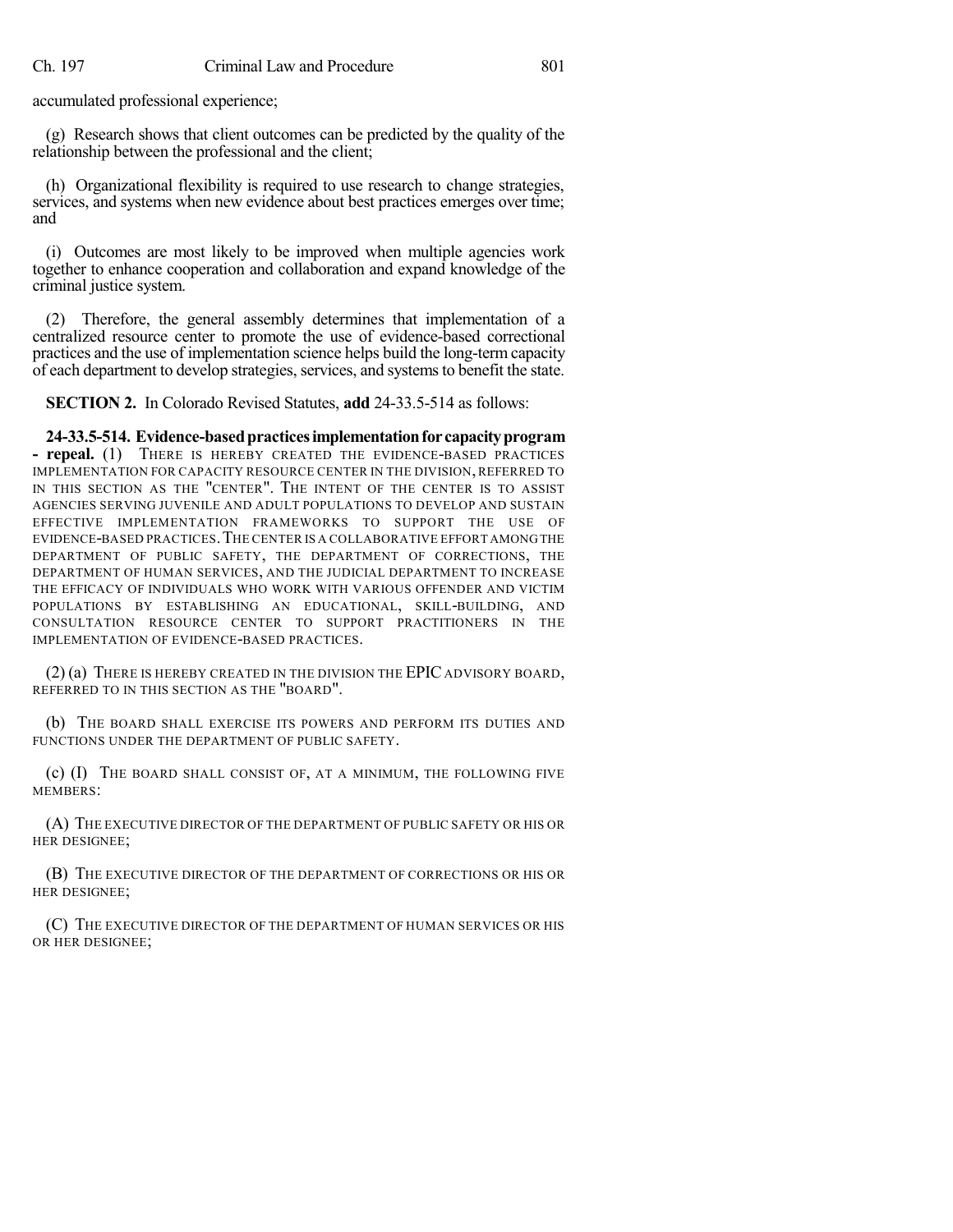(D) THE DIRECTOR OF THE DIVISION OF CRIMINAL JUSTICE IN THE DEPARTMENT OF PUBLIC SAFETY; AND

(E) THE DIRECTOR OF THE DIVISION OF PROBATION SERVICES IN THE JUDICIAL DEPARTMENT OR HIS OR HER DESIGNEE.

(II) THE DIRECTOR OF THE DIVISION OF CRIMINAL JUSTICE MAY APPOINT ADDITIONAL MEMBERS TO ENSURE ADEQUATE REPRESENTATION AND OVERSIGHT.

(d) THE MEMBERS OF THE BOARD SHALL SERVE WITHOUT COMPENSATION AND WITHOUT REIMBURSEMENT FOR EXPENSES.

(e) THE BOARD SHALL MEET AT LEAST FOUR TIMES PER CALENDAR YEAR. THE DIRECTOR OF THE DIVISION OF CRIMINAL JUSTICE MAY CALL SUCH ADDITIONAL MEETINGS AS MAY BE NECESSARY FOR THE BOARD TO COMPLETE ITS DUTIES.

(f) THE BOARD SHALL SUPPORT THE CENTER TO CREATE AND MAINTAIN INTERNAL, SUSTAINABLE STRUCTURAL IMPLEMENTATION COMPONENTS OF EVIDENCE-BASED PRACTICES.

(g) THE DEPARTMENT SHALL PROVIDE OFFICE SPACE, EQUIPMENT, AND STAFF SERVICES AS MAY BE NECESSARY TO IMPLEMENT THE PROVISIONS OF THIS SECTION.

(h) (I) THIS SUBSECTION (2) IS REPEALED, EFFECTIVE SEPTEMBER 1, 2023.

(II) PRIOR TO SAID REPEAL, THE BOARD SHALL BE REVIEWED AS PROVIDED FOR IN SECTION 2-3-1203, C.R.S.

(3) (a) THE DIVISION IS AUTHORIZED TO SEEK AND ACCEPT GIFTS, GRANTS, OR DONATIONS FROM PRIVATE OR PUBLIC SOURCES FOR THE PURPOSES OF THIS SECTION; EXCEPT THAT THE DIVISION MAY NOT ACCEPT A GIFT, GRANT, OR DONATION THAT IS SUBJECT TO CONDITIONS THAT ARE INCONSISTENT WITH THIS SECTION OR ANY OTHER LAW OF THE STATE. THE DIVISION SHALL TRANSMIT ALL PRIVATE AND PUBLIC MONEYS RECEIVED THROUGH GIFTS, GRANTS, OR DONATIONS TO THE STATE TREASURER, WHO SHALL CREDIT THE SAME TO THE EPIC FUND, WHICH FUND IS HEREBY CREATED AND REFERRED TO IN THIS SECTION AS THE "FUND". THE MONEYS IN THE FUND ARE SUBJECT TO ANNUAL APPROPRIATION BY THE GENERAL ASSEMBLY TO THE DIVISION FOR THE DIRECT AND INDIRECT COSTS ASSOCIATED WITH IMPLEMENTING THIS SECTION.

(b) THE GENERAL ASSEMBLY FINDS THAT THE IMPLEMENTATION OF THIS SECTION DOES NOT RELY ENTIRELY OR IN ANY PART ON THE RECEIPT OF ADEQUATE FUNDING THROUGH GIFTS,GRANTS,OR DONATIONS.THEREFORE,THE DIVISION IS NOT SUBJECT TO THE NOTICE REQUIREMENTS SPECIFIED IN SECTION 24-75-1303 (3).

(4) BY JULY 1, 2014, AND JULY 1 EVERY THREE YEARS THEREAFTER, THE DIVISION SHALL PROVIDE A REPORT TO THE MEMBERS OF THE GENERAL ASSEMBLY REGARDING THE STATUS OF THE CENTER. THE REPORT MUST INCLUDE QUANTITATIVE MEASURES IDENTIFIED BY THE ADVISORY BOARD THAT DESCRIBE THE CENTER'S IMPACT.